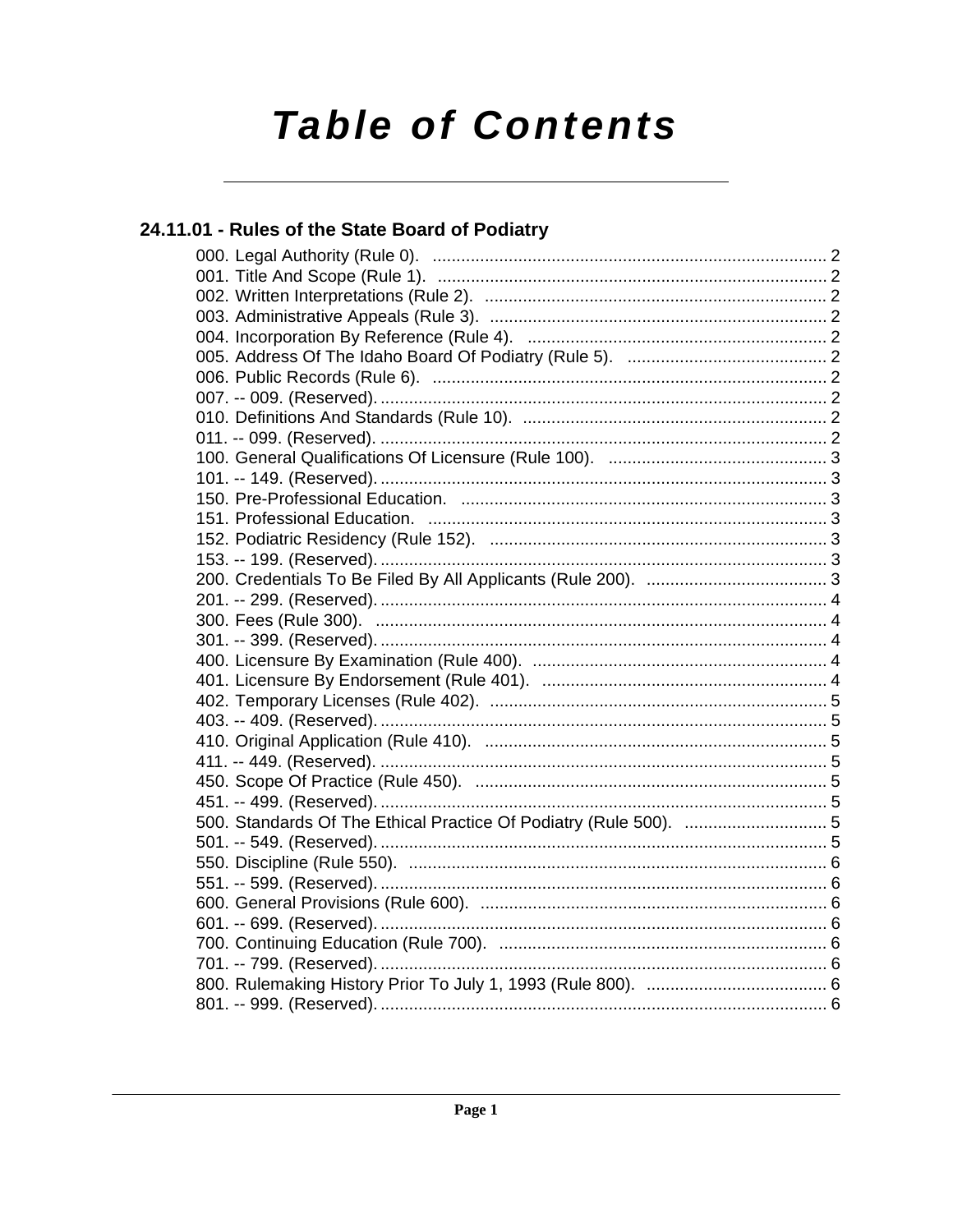#### **IDAPA 24 TITLE 11 CHAPTER 01**

### **24.11.01 - RULES OF THE STATE BOARD OF PODIATRY**

#### <span id="page-1-1"></span><span id="page-1-0"></span>**000. LEGAL AUTHORITY (RULE 0).**

These rules are hereby prescribed and established pursuant to the authority vested in the State Board of Podiatry, by the provisions of Section 54-605, Idaho Code. (7-1-93)

#### <span id="page-1-2"></span>**001. TITLE AND SCOPE (RULE 1).**

These rules shall be cited as IDAPA 24.11.01, "Rules of the State Board of Podiatry." (7-1-93)

#### <span id="page-1-3"></span>**002. WRITTEN INTERPRETATIONS (RULE 2).**

The board may have written statements that pertain to the interpretation of the rules of this chapter. Such interpretations, if any, are available for public inspection and copying at cost in the main office of the Bureau of Occupational Licenses. (3-13-02) Occupational Licenses.

#### <span id="page-1-4"></span>**003. ADMINISTRATIVE APPEALS (RULE 3).**

Administrative Appeals shall be governed by the Administrative Procedure Act, Title 67, Chapter 52, Idaho Code.

(3-13-02)

#### <span id="page-1-5"></span>**004. INCORPORATION BY REFERENCE (RULE 4).**

The document titled American Podiatric Medical Association's Code of Ethics as published by the American Podiatric Medical Association, dated April 2008 and referenced in Section 500, is herein incorporated by reference and is available from the Board's office and on the Board web site. (3-29-10)

#### <span id="page-1-6"></span>**005. ADDRESS OF THE IDAHO BOARD OF PODIATRY (RULE 5).**

[The office of the Board of Podiatry is located within the Bureau of Occupational Licenses, Owyhee Plaza, 1109 Main](mailto:pod@ibol.idaho.gov) Street, Suite 220, Boise, Idaho 83702-5642. The phone number of the Board is (208) 334-3233. The Board's FAX number is (208) 334-3945. The Board's e-mail address is pod@ibol.idaho.gov. The Board's official web site can be [found at](mailto:pod@ibol.idaho.gov) [http://www.ibol.idaho.gov. \(3-29-10\)](http://www.ibol.idaho.gov)

### <span id="page-1-7"></span>**006. PUBLIC RECORDS (RULE 6).**

The records associated with the Board of Podiatry are subject to the provisions of the Idaho Public Records Act. Title 9, Chapter 3, Idaho Code. (3-13-02)

### <span id="page-1-8"></span>**007. -- 009. (RESERVED).**

#### <span id="page-1-12"></span><span id="page-1-9"></span>**010. DEFINITIONS AND STANDARDS (RULE 10).**

**01.** Act. The Act means Chapter 143 Idaho session Laws of 1957 codified as Chapter 6, Title 54, Idaho d any amendments thereto. (7-1-93) Code, and any amendments thereto.

<span id="page-1-11"></span>**02. Board**. The Board means the State Board of Podiatry, as prescribed in Section 54-604, Idaho Code.  $(7-1-93)$ 

<span id="page-1-14"></span><span id="page-1-13"></span>**03. Licensure**. Licensure means a license to practice podiatry in Idaho. (3-13-02)

**04. Reputable School**. A "reputable school" of podiatry is defined as an approved podiatry school located within the United States or Canada and designated as such by the council on Education and the American Podiatric Medical Association. (3-13-02)

**05. Bureau**. The Bureau means the Bureau of Occupational Licenses, as prescribed in Sections 54-605 (602, Idaho Code. (3-13-02) and 67-2602, Idaho Code.

#### <span id="page-1-10"></span>**011. -- 099. (RESERVED).**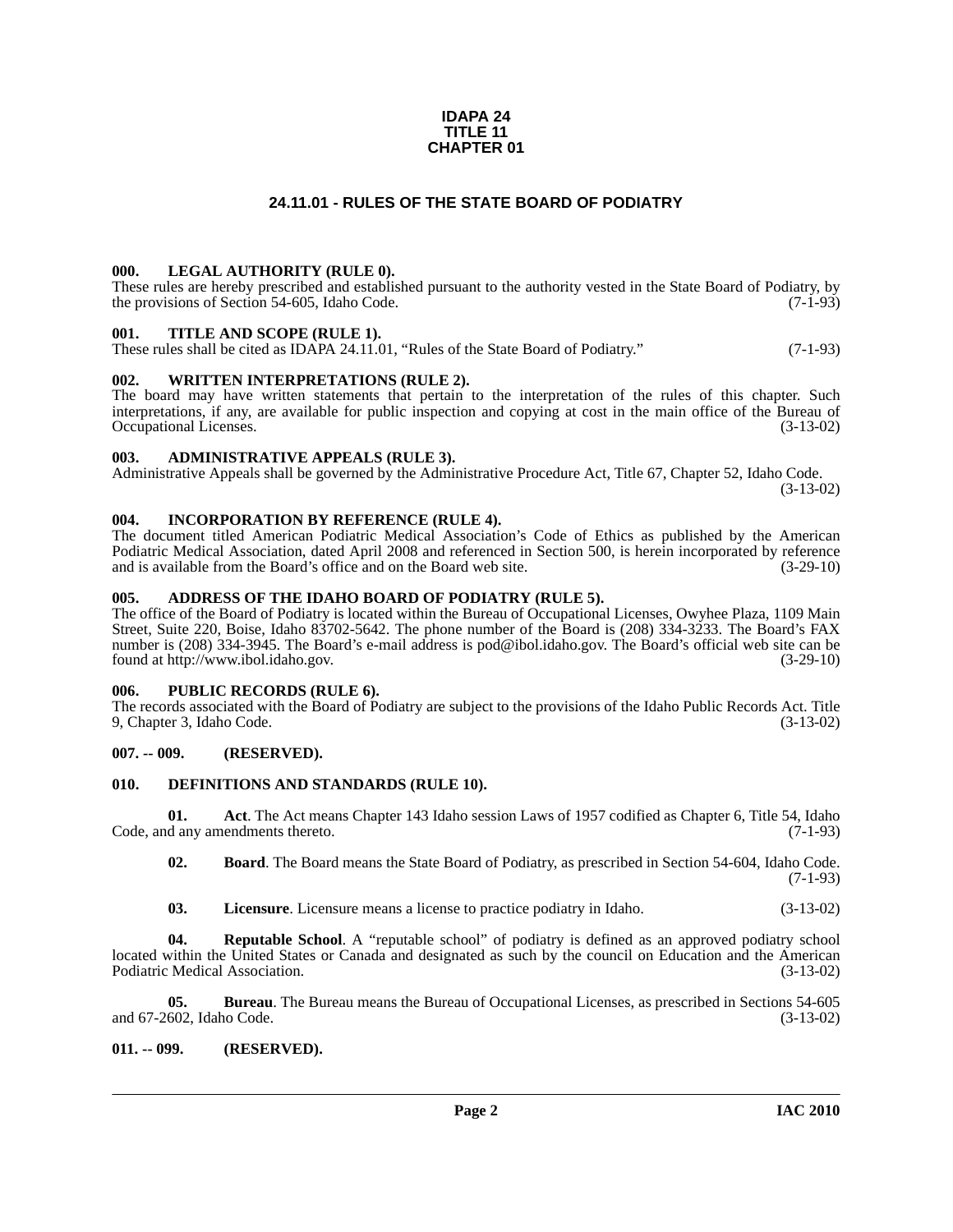### <span id="page-2-0"></span>**100. GENERAL QUALIFICATIONS OF LICENSURE (RULE 100).**

<span id="page-2-20"></span><span id="page-2-15"></span>

| 01.<br><b>Residence.</b> Residence in Idaho shall not be an eligibility requirement for licensure. | $(3-13-02)$ |
|----------------------------------------------------------------------------------------------------|-------------|
|----------------------------------------------------------------------------------------------------|-------------|

- <span id="page-2-7"></span>**02.** Age. All applicants shall be at least twenty-one (21) years of age.  $(3-13-02)$
- <span id="page-2-11"></span><span id="page-2-10"></span>**03. Character**. All applicants shall be of good moral character. (3-13-02)

**04. Citizenship Requirement for Exam**. Citizenship shall not be an eligibility requirement for the Idaho podiatry examination or licensure. All persons making application for licensure are required to be legally eligible to reside and obtain employment in the United States. (3-13-02) eligible to reside and obtain employment in the United States.

#### <span id="page-2-1"></span>**101. -- 149. (RESERVED).**

#### <span id="page-2-18"></span><span id="page-2-2"></span>**150. PRE-PROFESSIONAL EDUCATION.**

All applicants shall provide official documentation of graduation from an accredited high school, or its equivalent, and provide official documentation of credits granted for at least two (2) full years of general college study in a college or university of recognized standing. (3-13-02)

#### <span id="page-2-19"></span><span id="page-2-3"></span>**151. PROFESSIONAL EDUCATION.**

All applicants shall possess evidence of graduation from four (4) full years of study in a reputable school of podiatry, as defined in Subsection 010.04 of these rules. (3-13-02) as defined in Subsection 010.04 of these rules.

#### <span id="page-2-17"></span><span id="page-2-4"></span>**152. PODIATRIC RESIDENCY (RULE 152).**

<span id="page-2-22"></span>**01. Residency Required for Licensure**. A candidate may not apply for licensure until completion of an accredited podiatric residency as approved by the Council on Podiatric Medical Education of no less than twenty-<br>four (24) months, a minimum of twelve (12) months of which must be surgical. (4-11-06) four  $(24)$  months, a minimum of twelve  $(12)$  months of which must be surgical.

<span id="page-2-23"></span>**02. Submission of Verification of Residency Curriculum**. Notwithstanding the provisions of Subsection 152.01, a candidate shall cause to be provided directly from the residency program such official documentation of completion of the entire curriculum as the board may require. Any deviation of this requirement must be approved by the Board. (4-11-06)

#### <span id="page-2-5"></span>**153. -- 199. (RESERVED).**

#### <span id="page-2-12"></span><span id="page-2-6"></span>**200. CREDENTIALS TO BE FILED BY ALL APPLICANTS (RULE 200).**

<span id="page-2-8"></span>**01. Application**. An application for licensure shall be completed on a form approved by the board and d to the bureau ninety (90) days before the date of the Idaho board examination. (3-13-02) submitted to the bureau ninety  $(90)$  days before the date of the Idaho board examination.

<span id="page-2-9"></span>**02. Certified Copy of National Board Results**. A copy of the applicable National Board results which has been certified as true and correct by the examining entity. (7-1-97)

<span id="page-2-16"></span>**03. Photograph Requirement**. All applications shall be accompanied by an unmounted passport of the applicant taken not more than one (1) year prior to the date of application. (3-13-02) photograph of the applicant taken not more than one  $\overline{(1)}$  year prior to the date of application.

<span id="page-2-14"></span>**04. Educational Certificate Requirement**. Each applicant shall be required to provide official documentation of graduation from a four (4) year high school, or the equivalent, and official documentation of a collegiate education of not less than two (2) years in an accredited college or university giving instruction in letters and sciences.  $(3-13-02)$ 

<span id="page-2-13"></span>**05. Diploma**. Certified photostatic copy of diploma granted by any college of podiatry and official certified transcripts indicating graduation from the program. (3-13-02)

<span id="page-2-21"></span>**06. Residency Certification Requirement**. All applications shall include certification of completion of a residency as defined in Rule 152. (3-13-02)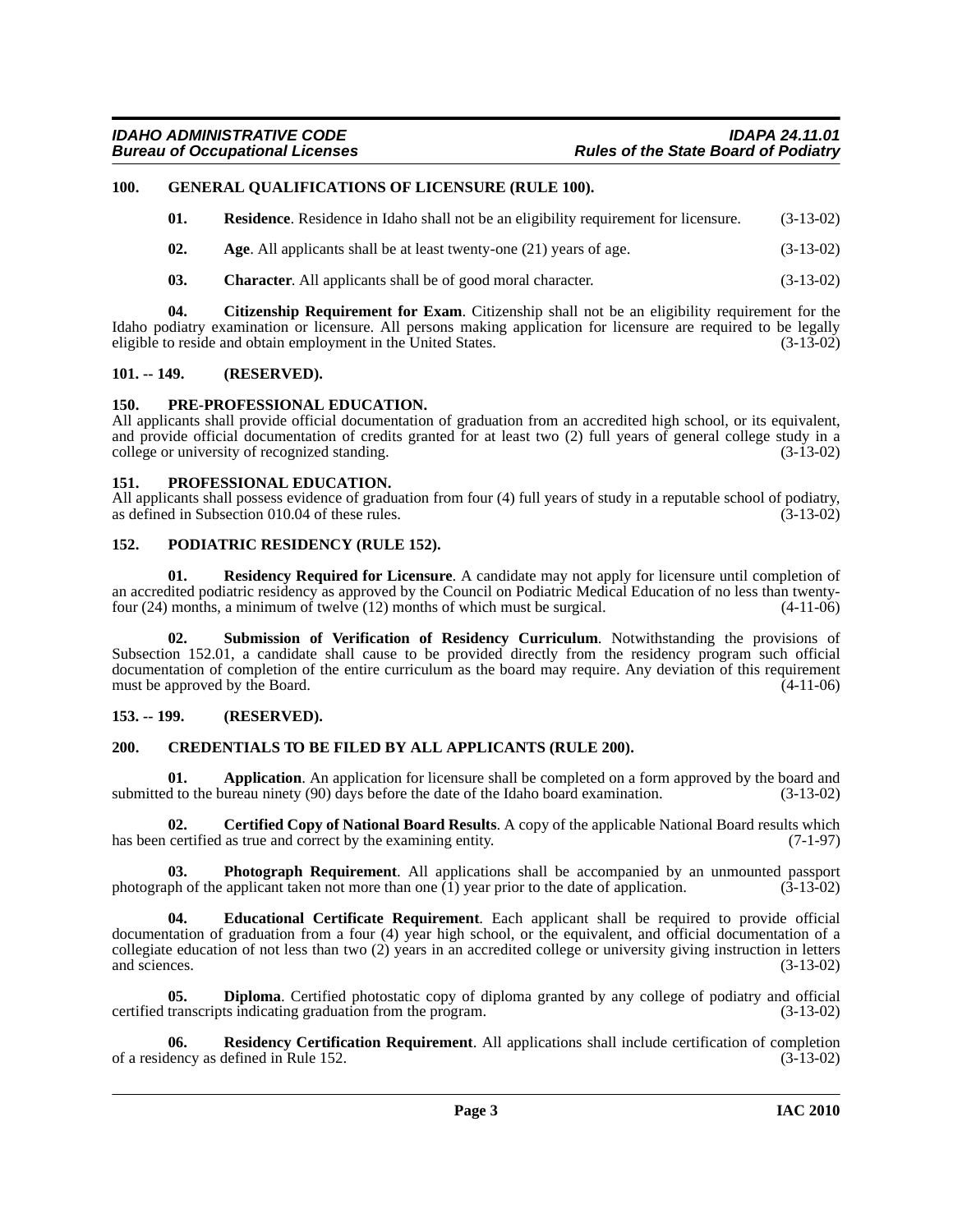#### <span id="page-3-0"></span>**201. -- 299. (RESERVED).**

#### <span id="page-3-12"></span><span id="page-3-1"></span>**300. FEES (RULE 300).**

**01.** Application Fee. A fee shall accompany all applications. The fee shall be two hundred dollars (7-1-97) (\$200). (7-1-97)

<span id="page-3-20"></span><span id="page-3-15"></span><span id="page-3-6"></span>**02. Original License Fee**. The original license fee shall be four hundred dollars (\$400). (4-9-09)

**03. Written Exam Fee**. The fee for examination shall be equal to that charged by the national examining entity, together with an additional twenty-five (\$25) dollar administrative fee. (3-13-02)

<span id="page-3-18"></span><span id="page-3-5"></span>**04. Annual Renewal Fee**. Fee for annual renewal of licenses, four hundred dollars (\$400). (4-9-09)

**05.** Re-Exam Fee. For candidates re-examining for the written and practical examinations or written examination only, the fee for re-examination will be four hundred dollars (\$400). For candidates re-examining for the practical only, the fee shall be two hundred dollars  $(\$200)$ .  $(\bar{3}-13-02)$ 

<span id="page-3-14"></span><span id="page-3-11"></span>**06. Fee Non-Refundable**. All fees are non-refundable. (3-13-02)

#### <span id="page-3-2"></span>**301. -- 399. (RESERVED).**

#### <span id="page-3-3"></span>**400. LICENSURE BY EXAMINATION (RULE 400).**

**01. Examination of Applicants.** All applicants must successfully pass all parts of the national board examination given by the National Board of Podiatric Medical Examiners. (4-2-08)

<span id="page-3-16"></span>**02. Passing Grade**. A passing grade in all subjects examined shall be the grade as established by the National Board of Podiatric Medical Examiners for the examination with a general average of not less than seventy percent (70%). (4-2-08) percent  $(70%)$ .

#### <span id="page-3-13"></span><span id="page-3-4"></span>**401. LICENSURE BY ENDORSEMENT (RULE 401).**

Under Section 54-613, Idaho Code, applicants for licensure by endorsement may be granted a license upon the approval of the Board. Each applicant for licensure by endorsement must provide documentation for each of the following before licensure will be considered: (3-15-02)

<span id="page-3-8"></span><span id="page-3-7"></span>**01. Complete Application**. A complete application together with the required fee.  $(4-11-06)$ 

**02. Certification of License**. Certification of having maintained a current license or other authority to practice issued by a regulatory board of Podiatry in any state or territory. (4-11-06)

<span id="page-3-10"></span><span id="page-3-9"></span>**03. Credentials**. Credentials as required in Subsections 200.02 through 200.05. (3-29-10)

**04. Examination**. Successful passage of a written licensure examination covering all those subjects noted in Section 54-606, Idaho Code. Official certification of examination must be received by the board directly from: (4-11-06)

| The applicant's state or territory of licensure; or | $(3-15-02)$ |
|-----------------------------------------------------|-------------|
|                                                     |             |

<span id="page-3-19"></span>**b.** The national board of podiatry examiners. (4-11-06)

**05.** Residency. Proof of completion of the residency requirement as set forth in Subsection 200.06 of this rule. However, if the applicant graduated from a college of podiatry prior to 1993, this requirement will be waived. (3-29-10) waived.  $(3-29-10)$ 

<span id="page-3-17"></span>**06. Practical Experience**. Having practiced podiatry under licensure for three (3) of the last five (5)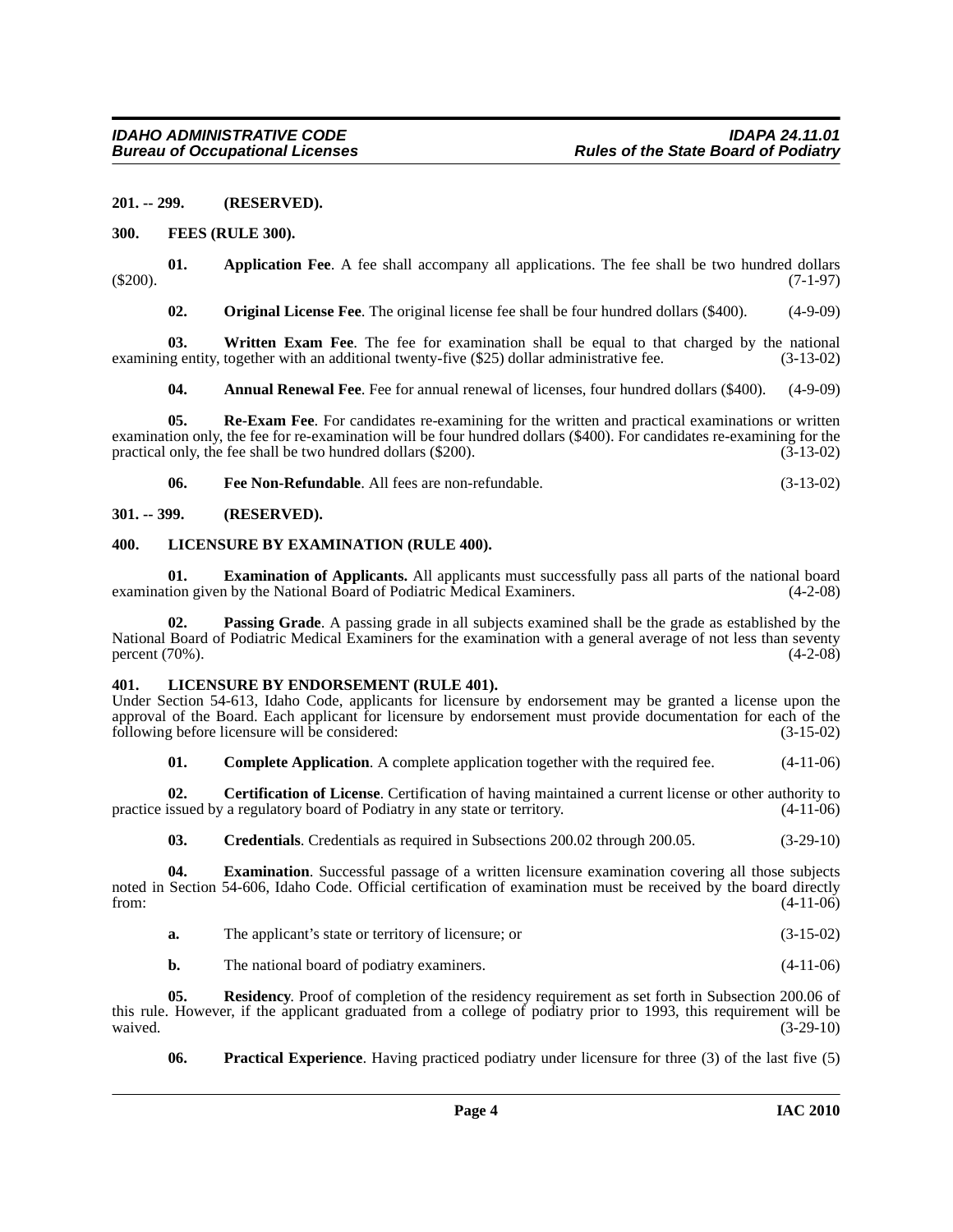years immediately prior to the date of application. (4-11-06)

<span id="page-4-10"></span>**07. Continuing Education**. Obtained at least twelve (12) hours of continuing education during the twelve (12) months prior to the date of application. (4-11-06)

<span id="page-4-11"></span>**08. Disciplinary Action**. Has not been the subject of any disciplinary action including pending or unresolved licensure actions within the last five (5) years immediately prior to application and has never had a license to practice podiatry revoked or suspended either voluntarily or involuntarily in any jurisdiction. (3-29-10)

#### <span id="page-4-15"></span><span id="page-4-0"></span>**402. TEMPORARY LICENSES (RULE 402).**

No temporary licenses shall be granted for the practice of podiatry in Idaho. (3-13-02)

#### <span id="page-4-1"></span>**403. -- 409. (RESERVED).**

#### <span id="page-4-12"></span><span id="page-4-2"></span>**410. ORIGINAL APPLICATION (RULE 410).**

The original application will be considered null and void after a period of two (2) years from date of original application if no license has been issued. (4-2-08) application if no license has been issued.

#### <span id="page-4-3"></span>**411. -- 449. (RESERVED).**

#### <span id="page-4-13"></span><span id="page-4-4"></span>**450. SCOPE OF PRACTICE (RULE 450).**

<span id="page-4-9"></span>**01.** Competence. Upon being granted a license to practice podiatry, a practitioner is authorized to provide only those services and treatments for which that practitioner has been trained and prepared to provide. Information contained within the application file and supplemental certified information of additional training and experience included in the credential file maintained by the practitioner shall be prima facie evidence of the practitioner's education and experience. It is the responsibility of the individual practitioner to ensure that the information in his credential file is accurate, complete and supplemented to support all procedures, applications and treatments employed by the practitioner. Practice beyond a practitioner's documented education and experience may violate the adopted code of ethics and be grounds for discipline by the board. (4-11-06)

**02. Advanced Surgical Procedures**. Advanced surgical procedures shall be performed in a licensed hospital or certified ambulatory surgical center accredited by the joint commission on accreditation of healthcare organizations or the accreditation association for ambulatory health care where a peer review system is in place.<br>Advanced surgical procedures shall be defined as: (4-11-06) Advanced surgical procedures shall be defined as:

<span id="page-4-8"></span>

| a. | Ankle fractures - Open Reduction and Internal Fixation.      | $(4-11-06)$ |
|----|--------------------------------------------------------------|-------------|
| b. | Ankle and rearfoot arthrodesis.                              | $(4-11-06)$ |
| c. | Nerve surgery of the leg.                                    | $(4-11-06)$ |
| d. | Major tendon repair or transfer surgery - proximal to ankle. | $(4-11-06)$ |
| e. | Autogenous bone grafting.                                    | $(4-11-06)$ |
| f. | External fixation of the rearfoot, ankle and leg.            | $(4-11-06)$ |
|    |                                                              |             |

#### <span id="page-4-5"></span>**451. -- 499. (RESERVED).**

#### <span id="page-4-14"></span><span id="page-4-6"></span>**500. STANDARDS OF THE ETHICAL PRACTICE OF PODIATRY (RULE 500).**

The standards for the ethical practice of podiatry shall be the American Podiatric Medical Association's Code of Ethics as referenced in Section 004 of these rules and are hereby adopted and shall apply to all practitioners of  $\mu$  podiatry. (5-3-03)

#### <span id="page-4-7"></span>**501. -- 549. (RESERVED).**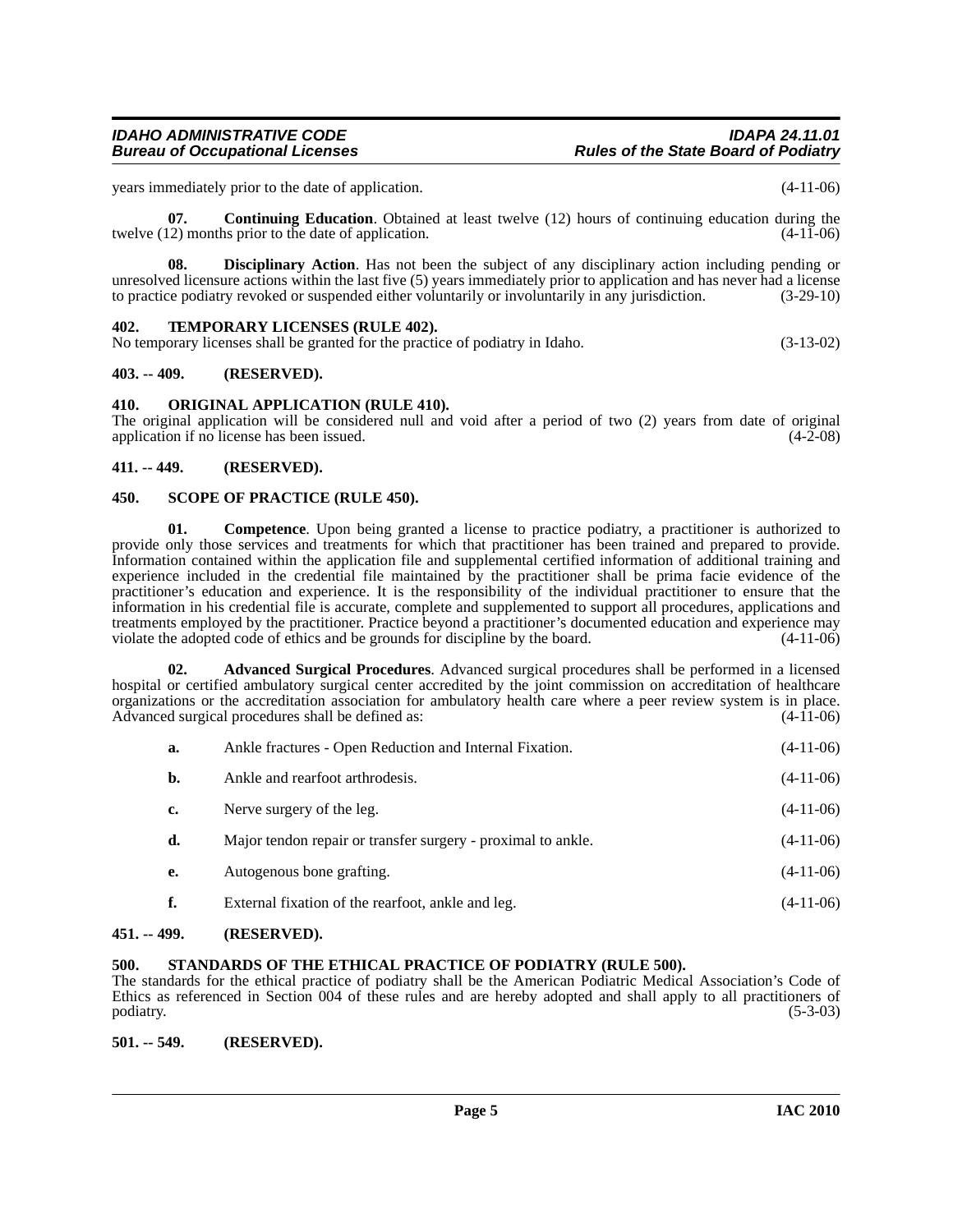#### <span id="page-5-11"></span><span id="page-5-0"></span>**550. DISCIPLINE (RULE 550).**

<span id="page-5-8"></span>**01.** Civil Fine. The Board may impose a civil fine not to exceed one thousand dollars (\$1,000) upon a podiatrist for each violation of Sections 54-608 and 54-609. Idaho Code. (3-18-99) licensed podiatrist for each violation of Sections 54-608 and 54-609, Idaho Code.

<span id="page-5-10"></span>**02. Costs and Fees**. The Board may order a licensed podiatrist to pay the costs and fees incurred by the Board in the investigation or prosecution of the licensee for violation of Sections 54-608 and 54-609, Idaho Code. (3-18-99)

<span id="page-5-1"></span>**551. -- 599. (RESERVED).**

#### <span id="page-5-12"></span><span id="page-5-2"></span>**600. GENERAL PROVISIONS (RULE 600).**

Regular meetings of the board shall be the third Monday of July and at such other times as determined by the board.  $(4-5-00)$ 

#### <span id="page-5-3"></span>**601. -- 699. (RESERVED).**

#### <span id="page-5-9"></span><span id="page-5-4"></span>**700. CONTINUING EDUCATION (RULE 700).**

**01. Post Graduate Education Requirement for License Renewal**. Each podiatrist licensed by the state of Idaho shall attend in each twelve (12) month period preceding the renewal of a license to practice podiatry in Idaho, a minimum of twelve (12) full hours of post-graduate podiatry education courses. No more than six (6) hours may be home study. Courses must be germane to the practice of podiatry: and (4-2-08) may be home study. Courses must be germane to the practice of podiatry; and

<span id="page-5-13"></span>

| <b>a.</b> | Approved by the Council on Podiatric Medical Education; or |  | $(4-2-08)$ |
|-----------|------------------------------------------------------------|--|------------|
|-----------|------------------------------------------------------------|--|------------|

<span id="page-5-15"></span><span id="page-5-14"></span>**b.** Otherwise approved by the Board. (4-2-08)

**02. Submission of License Renewal Application Form**. Each licensed Idaho podiatrist will be furnished a license renewal application form by the Bureau of Occupational Licenses on which each podiatrist shall be required to certify by signed affidavit that compliance with the continuing education requirements has been met and shall submit the renewal application together with the required fees to the Bureau. (3-15-02)

**03. Verification of Attendance**. It shall be necessary for each licensee to maintain verification of attendance by securing authorized signatures or other documentation from the course instructors or sponsoring institution substantiating any and all hours attended by the applicant. This verification shall be maintained by the licensee and provided to the Board upon the request of the Board or its agent. The Board will conduct random audits to monitor compliance.  $(3-15-02)$ 

#### <span id="page-5-5"></span>**701. -- 799. (RESERVED).**

#### <span id="page-5-6"></span>**800. RULEMAKING HISTORY PRIOR TO JULY 1, 1993 (RULE 800).**

All previous rules of this board are hereby repealed and these Rules approved by the board on January 25, 1978, shall become effective on this date. Amended and readopted effective October 15, 1987. Amended and readopted effective May 29, 1991. Amended and readopted effective August 1, 1997. (7-1-98)

#### <span id="page-5-7"></span>**801. -- 999. (RESERVED).**